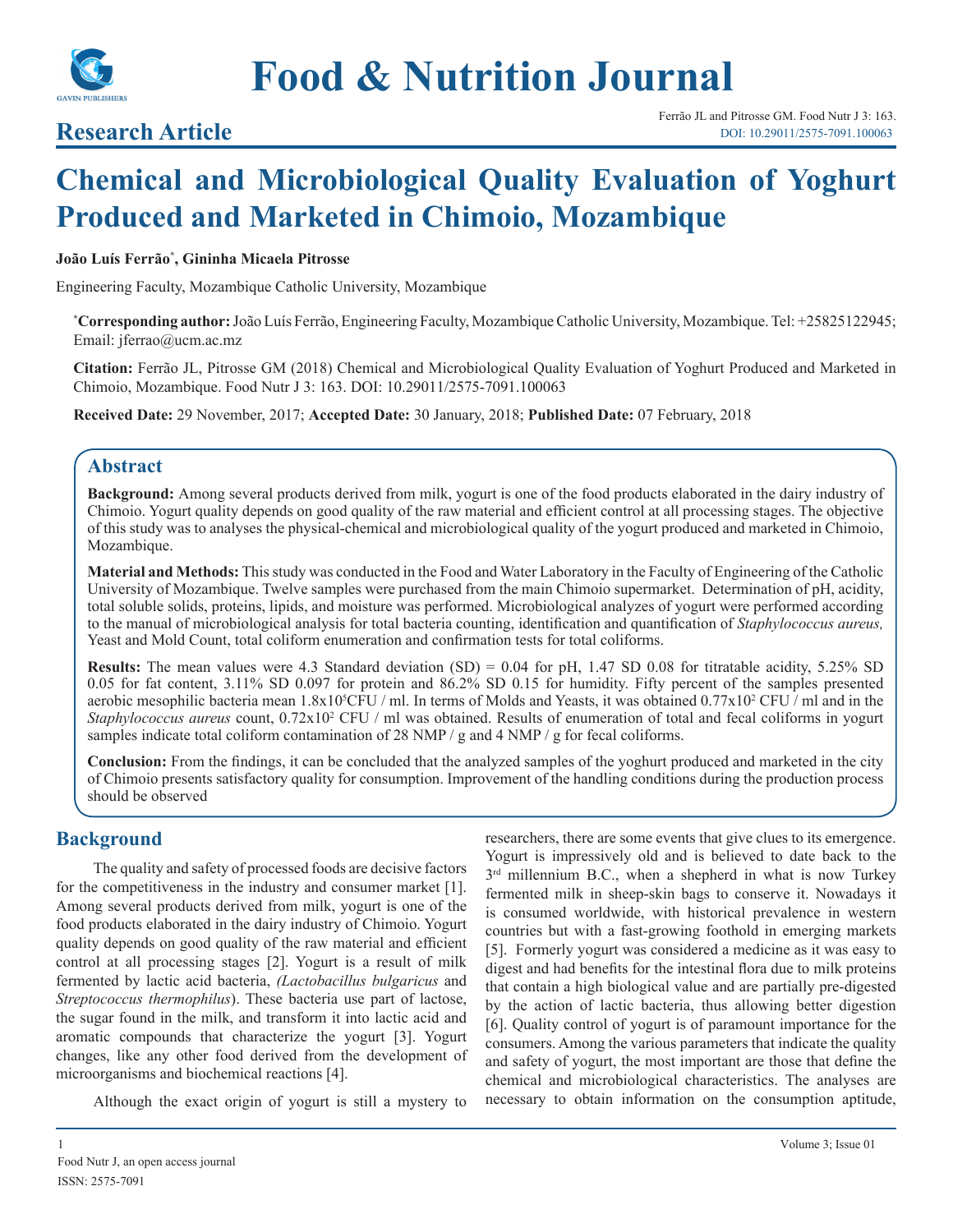nutritional value, the hygiene conditions during its production, processing, storage, distribution, on its shelf life and on the risk that can be posed to human health [7].

In Mozambique, due to lactose intolerance among the local communities, in the rural areas the villagers tend to consume fermented milk from their cows and in the cities, there is a growing demand for yogurt consumption. The increasing consumption of yogurt is not derived only from the lactose intolerance, but also due to its beneficial properties such as easy digestibility, high nutritional value and therapeutic effects [8]. Very few studies have been carried out in Mozambique in general and particularly in Chimoio on yogurt quality. The objective of this study was to analyses the physical-chemical and microbiological quality of the yogurt produced and marketed in Chimoio, Mozambique.

## **Material and Methods**

#### **Study Area**

Chimoio is a municipality located in Manica Province in the central region of Mozambique.The population is estimated to be 324,816 in an area of 174 km² with altitude ranging from 513 to 786 meters. The major economic activities are: agriculture production, livestock, general trading, metallurgical industry, food industry, tourism, telecommunication, banking and insurance [9]. This study was conducted in the Food and Water Laboratory in the Faculty of Engineering of the Catholic University of Mozambique

#### **Sample Collection**

Twelve samples were purchased from the main Chimoio supermarket. The samples were randomly selected and immediately transported to the laboratory in isothermal boxes under ice bath and stored at controlled temperatures (4° C) in the refrigerator of the laboratory until the analysis were carried out.

#### **Determination of chemical parameters of yoghurt**

The samples were mixed and analyzed in triplicate for determination of pH, acidity, total soluble solids, proteins, lipids, and moisture according to the methodology described by Adolfo Luz Institute [10].

#### **pH determination**

To determine the pH, 10 g of the sample was weighed into a beaker, and diluted with 100 ml of distilled water. The pH was determined using a digital pH meter (Hanna Instruments).

#### **Determination of titratable acidity (% citric acid)**

The determination of total acidity was performed according to the method described by Nielsen [11]. Ten grams of the sample was weighed into a 50 ml beaker, then with the aid of a graduated pipette, 10 ml of distilled water was added and mixed with a magnetic stirrer. Then 5 drops of the phenolphthalein solution were

added and titrated with 0.1 N sodium hydroxide solution using a 25 ml burette until a pink color appeared.

#### **Determination of moisture content**

The moisture content was determined according to the analytical standards of the procedures described by Nielsen [11]. Aluminum capsules were heated in a series 2000 scientific oven, 5 g of the sample was weighed and placed in capsules and heated at 105° C for 5 hours. After this time, the sample was weighed and the procedure repeated until a constant weight was obtained.

#### **Determination of proteins**

The determination of proteins was performed according to the biuret method described in analytical standards by Carvalho [12]. A sample was prepared by weighing 1 g of the sample and mixing in 99 ml of distilled water in a 250 ml beaker.

#### **Determination of lipids**

The determination of lipids was done by the discontinuous method according to the procedures described by Nielsen [10].

#### **Microbiological Analysis**

#### **Safety and preparation of culture media**

All culture media were prepared according to the manufacturer's instructions for proportions and sterilization. For the quality assurance certification and absence of microbial contamination, a factor that could result in false-positive results, all materials, instruments and utensils were sterilized in the autoclave at 121º C for 15 min and kept immersed in the bath at 35º C until the moment of inoculation.

#### **Microbiological analysis of yoghurt**

Microbiological analyzes of yogurt were performed according to the manual of microbiological analysis methods described by Silva [13].

#### **Total bacteria counting**

The investigation of mesophilic bacteria was carried out in PCA culture medium by means of the deep seeding technique allowing the visualization of colony formation from viable plaques cells incubated at 37° C for 48 h. Plates were inoculated by the depth seeding method where aliquots of 1 ml of each dilution  $(10^{-4}, 10^{-5},$ 10-6) were seeded in duplicate in previously sterilized petri dishes and 20 ml of PCA agar added. After the incubation period, typical colony forming units were counted, interpreted, multiplied by the dilution factor and expressed in CFU / ml.

#### **Identification and quantification of** *Staphylococcus aureus*

For the rapid counting of *S. aureus*, duplicate Petri film plates were inoculated with 1 ml of successive dilutions of 10-1 to  $10^{-3}$  and incubated at 37°C for 24 hours and then transferred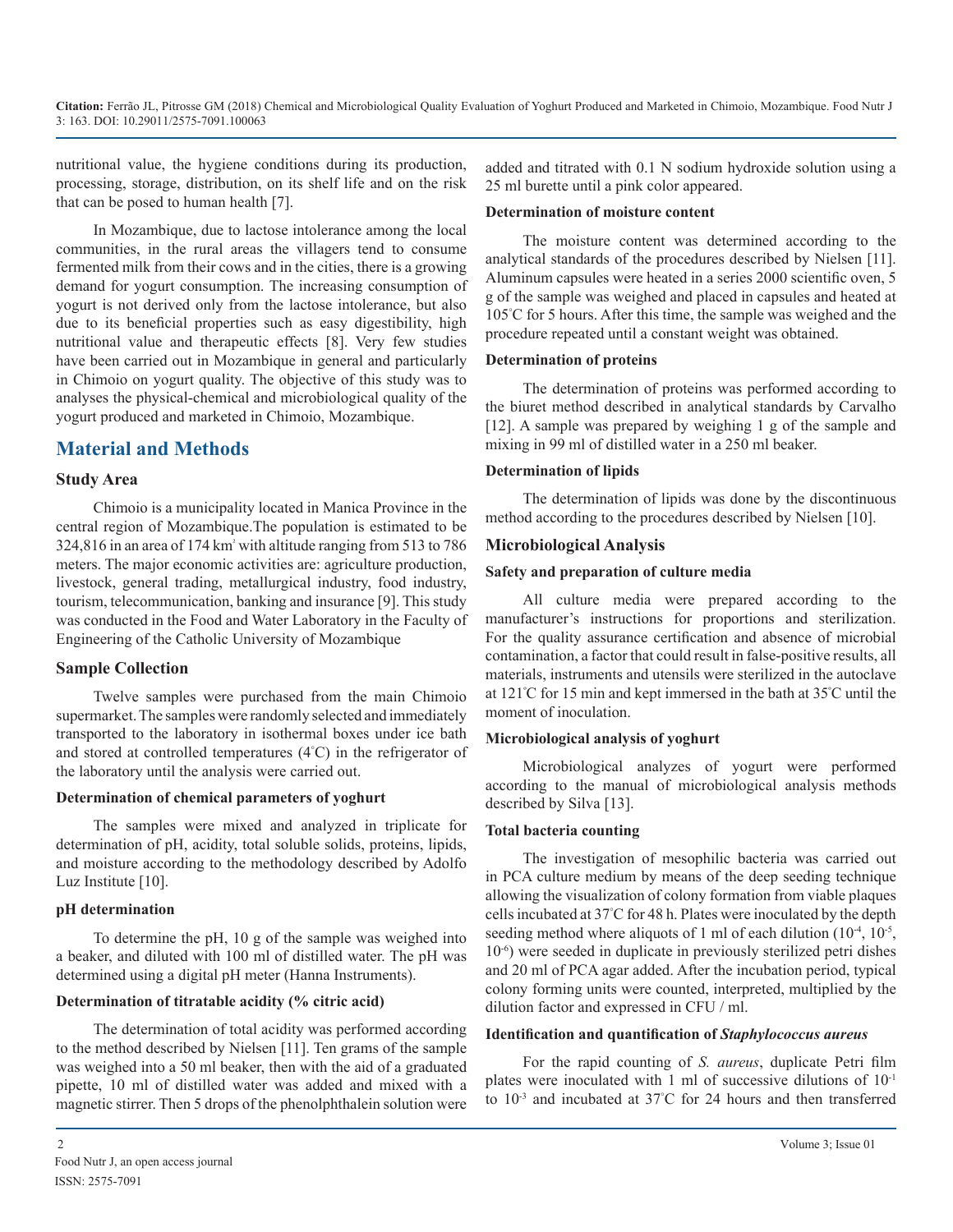to a chamber at  $62 \pm 2^{\circ}$ C and maintained for 4 hours. After this period, reactive thermos nuclease discs were placed on the plates and incubated again at 37° C for 1 hour. The counting was then performed considering blue coloration surrounded by a pink area as positive for staphylococcus.

#### **Yeast and Mold Count**

The standard counting of molds and yeasts was done according to Silva [13] and 1 ml aliquots of the first 3 successive dilutions  $(10^{-1}, 10^{-2}, 10^{-3})$  were inoculated into previously sterilized plates of the medium of YEA (Yeast Extract Agar) with tartaric acid added to obtain the desirable pH of 3.55, then spread with the aid of a loop, waited for about 10 minutes for coagulation and drying of the medium and incubated at room temperature for 5 days. These analyses were performed in duplicate. Verification and estimation of colonies was performed by counting the number of creamy colonies for yeasts and large colonies with cotton or purulent characteristics for molds.

#### **Total coliform enumeration (Presumptive test)**

The enumeration of coliforms was performed using the Most Probable Number (MPN) technique according to Silva [13], which is the estimation of the density of viable microorganisms present in a sample under analysis. The inoculation was done by selecting the successive dilutions  $(10^{-1}, 10^{-2}, 10^{-3})$  of the samples and inoculating into 3 series of tubes containing 10 ml of 0.5% of MacConkey agar adding 1 ml of each dilution containing Durham tubes inverted. These tubes were incubated at  $35 \pm 2^{\circ}$ C for 48 hours and the tubes showing gas production in the Durham tubes (resulting from lactose fermentation) were considered positive.

#### **Confirmation tests for total coliforms.**

Confirmation of the presence of total coliforms was done according to [13] by inoculating 1 ml of each dilution of the tubes considered positive in the presumptive test in 0.5% bright green broth and the tubes were inoculated in a bath. The presence of gas and turbidity of the medium (a result of lactose fermentation) in Durham tubes reveals the presence of coliforms and thus considered positives.

#### **Statistical Analysis**

Data were entered in an excel spreadsheet, means and standard deviation were calculated using the statistical package Bioestat 3.0.

#### **Results**

Table 1 presents the results of the chemical composition of the yogurt sold in Chimoio.

| <b>Sample</b> | pH   | Titratable acidity $(g/100 g)$ | Fats $(\% )$ | Proteins $(\% )$ | Humidity $(\% )$ |
|---------------|------|--------------------------------|--------------|------------------|------------------|
|               | 4.34 | 1.402                          | 5.21         | 3.04             | 86.0             |
|               | 4.27 | 1.45                           | 5.24         | 3.22             | 86.              |
|               | 4.28 | 1.549                          | 5.31         | 3.08             | 86.3             |
| Mean          | 4.30 | 1.47                           | 5.25         | 3.11             | 86.2             |
| <b>SD</b>     | 0.04 | 0.08                           | 0.05         | 0.097            | 0.15             |
| CV(%)         | 0.88 | 5.11                           | 0.98         | 3.12             | 0.18             |

**Table 1:** Chemical composition of yogurt sold in Chimoio supermarkets.

The mean values were 4.3 Standard deviation  $(SD) = 0.04$ for pH, 1.47 SD 0.08 for titratable acidity, 5.25% SD 0.05 for fat content, 3.11% SD 0.097 for protein and 86.2% SD 0.15 for humidity.

#### **Microbiological Results**

Fifty percent of the samples presented aerobic mesophilic bacteria mean 1.8x10<sup>5</sup>CFU / ml. In terms of Molds and Yeasts, it was obtained 0.77x102 CFU / ml and in the *Staphylococcus aureus* count,  $0.72x10^2$  CFU / ml was obtained. Results of enumeration of total and fecal coliforms in yogurt samples indicate total coliform contamination of 28 NMP / g and 4 NMP / g for fecal coliforms,

### **Discussion**

The pH is the parameter that determines the acidity and alkalinity of a product and, offers an indication of contamination from bacteria or chemicals, while also providing a convenient method to estimate the acid development of a dairy product. [14]. The pH differences in the fermented milk may be related to the type and quantity of starter culture used for the manufacture [15].

In this study the pH was 4.3, and close values were found in Beira, Mozambique and in Brazil [16,17]. Lower values were reported in Para, Brazil [4]. The international minimum standard acceptable for pH is 4.4 [18]. There is a relationship between titratable acidity and pH during lactic acid fermentation. In this study titratable acidity was 1.47. The Codex standard for fermented milk [18] recommends a minimum of titratable acidity of 0.6% while the Brazilian Quality and Identity Standard (PIQ) board [19] established values in the range of 0.6 to 1.5%. In Beira, Mozambique a value of 0.45% was reported [12] and Brazil [13] found values of titratable acidity of 0.83 to 1.06%. The results of the titratable acidity obtained in this study agreed with these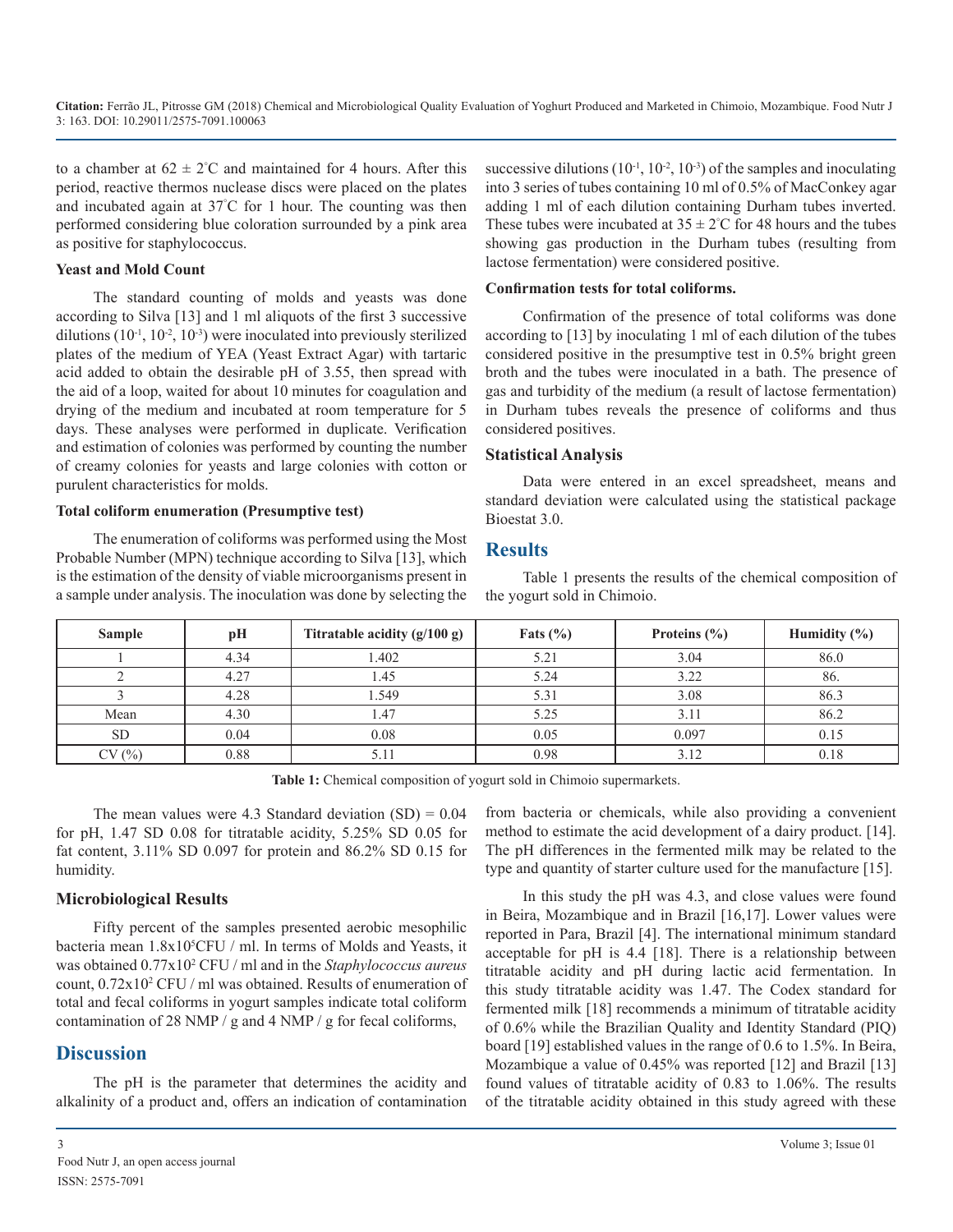**Citation:** Ferrão JL, Pitrosse GM (2018) Chemical and Microbiological Quality Evaluation of Yoghurt Produced and Marketed in Chimoio, Mozambique. Food Nutr J 3: 163. DOI: 10.29011/2575-7091.100063

findings while [4] found values ranging from 1.08 to 1.33%.

The mean value for fat content in this study was 5.23%, similar to reported in Beira, Mozambique [12]. According to the Portuguese Association of Nutritionists [20], this type of yogurt is classified as fat yogurt. In Nigeria [21] the fat content of yogurt ranges from 1.5 to 2.5 while in Brazil yogurt ranges from 1.2 to 2.0% lower than the Chimoio yogurt.

The average protein content in this study was 3.11%, higher than the Codex Alimentarium minimum standard [18] of 2.7%. Results similar to this study were reported in Brazil [22,23]. This fact has a great importance since those foods are widely consumed by children that require a higher daily intake of protein in their diet.

Water content is one of the most important characteristics in consumer sensory perception of food. Change in moisture content will dramatically affect flavor and texture as well physical and chemical properties [24]. Water content in this study was 86.2%. In Beira, Mozambique [16] a study found 86.27% moisture content. Values of moisture content similar to this study were found in Brazil [25]. Higher moisture content can be an indication of fraud by water addition. The aerobic mesophilic bacterial count ranged from 1.9 x  $10<sup>2</sup>$  to 2.2 x  $10<sup>5</sup>$  CFU / ml which were higher than the value obtained in Nigeria [26,27].

The aerobic mesophilic bacteria mean was  $1.8 \times 10^5$  CFU / ml in this study, higher than the FAO recommendation [28] that the bacterial count should not exceed  $1.0 \times 10^5$  CFU / ml. This difference may probably be due to non-aseptic handling and inadequate heat treatment during the pasteurization process. Mesophilic bacteria when present at counts above  $10^6$ CFU / ml may cause deterioration processes and shorten the shelf life of foods.

In terms of Molds and Yeasts this study obtained 0.77x102 CFU / ml and this value is within the limits. The Normative Instruction of Brazil [29] establishes a maximum limit of 200 UFC / ml of molds and yeasts in yogurts. The results indicate that there was no contamination by molds and yeasts that usually originate from the environment, packaging or ingredients [15]. Counts above the values are related to the addition of sugar or fruit in the yogurt providing conditions appropriate for yeast multiplication [29] Leandro.

In this study the *Staphylococcus aureus* count was 0.72x102 CFU / ml. There is no legislation establishing the level of acceptable contamination of staphylococcus in yogurt. In other countries the allowed level is 1.0 x 102 UFC/ml for milks and fermented dairy drinks [30]. According to this standard, the result of this study is within the permitted range. The total coliform contamination was 28 NMP / ml and 4 NMP / g for fecal coliforms. According to Brazilian Normative Instruction establishes 100NMP / ml for total coliforms and 10NMP / ml for fecal coliforms. The values obtained in this study are within the limits. Considering that coliforms are

destroyed during the pasteurization process, the results can be considered as indicators of good hygienic-practices during the production process as well as efficient pasteurization, and careful and adequate handling during subsequent processes.

#### **Conclusion**

From the findings, it can be concluded that the analyzed samples of the yoghurt produced and marketed in the city of Chimoio presents satisfactory quality for consumption. Improvement of the handling conditions during the production process should be observed, since even in low contaminations the presence of *Staphylococcus aureus* was observed, which at high levels may constitute a danger to human health due to the formation of enterotoxins that can cause food intoxication. The e presence of fecal coliforms which are a reflection of contamination during handling of the product is also a concern. The need to establish physical-chemical parameters for fermented milk beverages by the Mozambican authorities should be stressed.

#### **Declarations**

- **a) Ethic of approval and consent to participate:** Nonapplicable
- **b) Consent for publication:** Not applicable
- **c) Availability of data and material**
- **d) Competing interests:** The authors declare that they have no competing interests.

#### **Authors' contributions**

The author JLF was involved in research design, and manuscript writing. GM was responsible for data collection and processing.

#### **Acknowledgements**

We would like to thank Mr Greg Saxon for English revision.

#### **Funding**

Personal resources were used to carry out the study.

#### **References**

- 1. [Sustainability Accounting Standard Consumption I Sector \(SASB\)](http://www.sasb.org/wp-content/uploads/2015/01/CN0103_Processed-Foods_PCP2.pdf)  (2015) Processed Food. Sustainability Accounting Standards.
- 2. [Hoolasi K \(2015\) A HACCP study on yogurt manufacture.](https://ir.dut.ac.za/bitstream/10321/103/7/Hoolasi_2005.pdf)
- 3. [Silva RCL, Filho RSF, Medeiros IF \(2012\) Avaliação da qualidade de](http://propi.ifto.edu.br/ocs/index.php/connepi/vii/paper/viewFile/3461/3074)  iogurtes produzidos na usina-escola do IFRN. Brasil Pg No: 1-5.
- 4. [Giese S, Coelho SM, Téo CA, Nóbrega LH, Christ D \(2010\) Carac](https://www.unochapeco.edu.br/static/data/portal/downloads/2692.pdf)terização físico-química e sensorial de iogurtes comercializados na [região oeste do Paraná. R V Agrárias 1: 121-129.](https://www.unochapeco.edu.br/static/data/portal/downloads/2692.pdf)